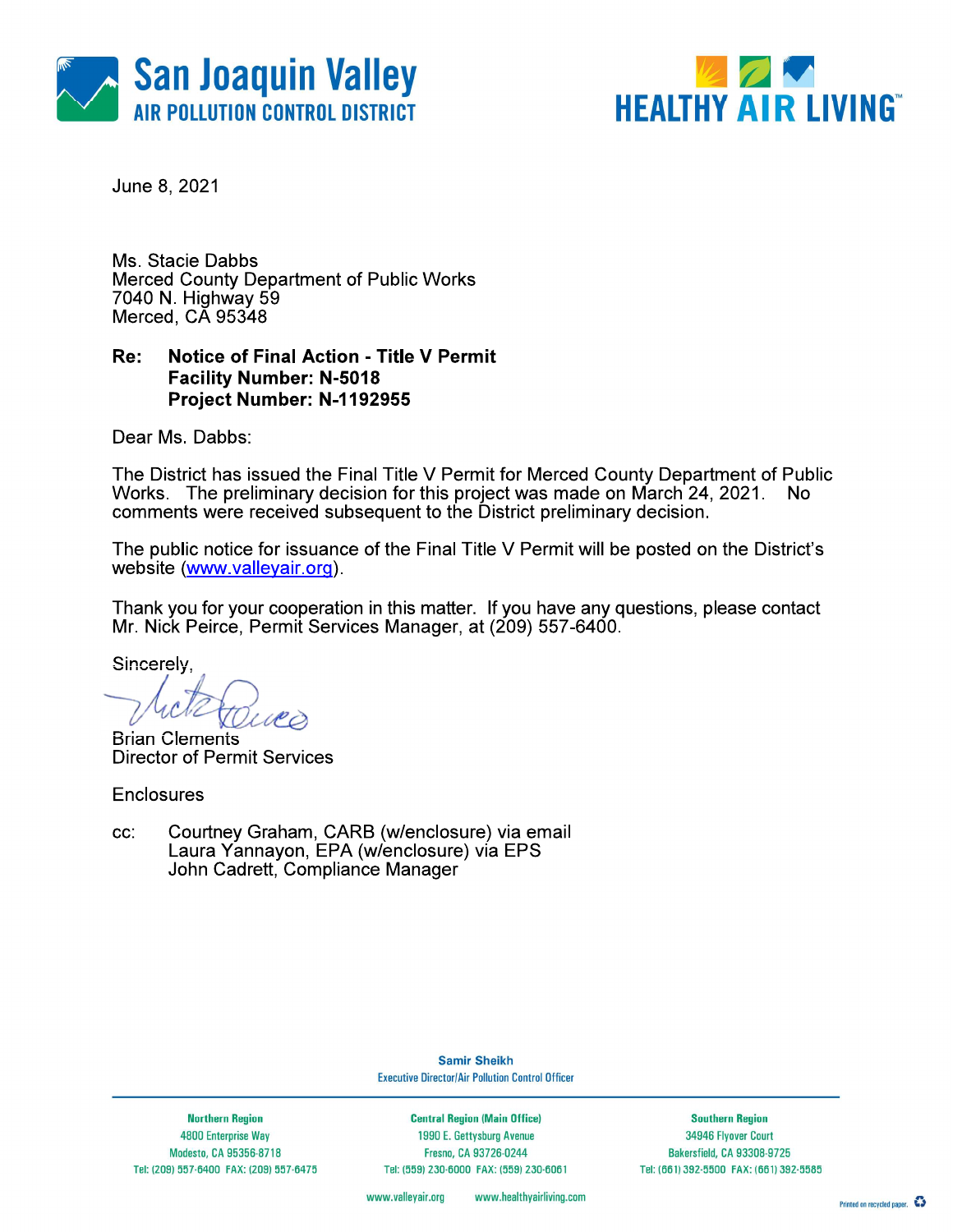# *San Joaquin Valley Air Pollution Control District*

# **FACILITY:** N-5018-0-1 **EXPIRATION DATE:** 04/30/2026

# **FACILITY-WIDE REQUIREMENTS**

- 1. The owner or operator shall notify the District of any breakdown condition as soon as reasonably possible, but no later than one hour after its detection, unless the owner or operator demonstrates to the District's satisfaction that the longer reporting period was necessary. [District Rule 1100, 6.1; County Rules 110 (Fresno, Stanislaus, San Joaquin); 109 (Merced); 113 (Madera); and 111 (Kern, Tulare, Kings)] Federally Enforceable Through Title V Permit
- 2. The District shall be notified in writing within ten days following the correction of any breakdown condition. The breakdown notification shall include a description of the equipment malfunction or failure, the date and cause of the initial failure, the estimated emissions in excess of those allowed, and the methods utilized to restore normal operations. [District Rule 1100, 7.0; County Rules 110 (Fresno, Stanislaus, San Joaquin); 109 (Merced); 113 (Madera); and 111 (Kern, Tulare, Kings)] Federally Enforceable Through Title V Permit
- 3. The owner or operator of any stationary source operation that emits more than 25 tons per year of nitrogen oxides or reactive organic compounds, shall provide the District annually with a written statement in such form and at such time as the District prescribes, showing actual emissions of nitrogen oxides and reactive organic compounds from that source. [District Rule 1160, 5.0] Federally Enforceable Through Title V Permit
- 4. Any person building, altering or replacing any operation, article, machine, equipment, or other contrivance, the use of which may cause the issuance of air contaminants or the use of which may eliminate, reduce, or control the issuance of air contaminants, shall first obtain an Authority to Construct (ATC) from the District unless exempted by District Rule 2020 (12/20/07). [District Rule 2010, 3.0 and 4.0; and 2020] Federally Enforceable Through Title V Permit
- 5. The permittee must comply with all conditions of the permit including permit revisions originated by the District. All terms and conditions of a permit that are required pursuant to the Clean Air Act (CAA), including provisions to limit potential to emit, are enforceable by the EPA and Citizens under the CAA. Any permit noncompliance constitutes a violation of the CAA and the District Rules and Regulations, and is grounds for enforcement action, for permit termination, revocation, reopening and reissuance, or modification; or for denial of a permit renewal application. [District Rules 2070, 7.0; 2080; and 2520, 9.8.1 and 9.13.1] Federally Enforceable Through Title V Permit
- 6. A Permit to Operate or an Authority to Construct shall not be transferred unless a new application is filed with and approved by the District. [District Rule 2031] Federally Enforceable Through Title V Permit
- 7. Every application for a permit required under Rule 2010 (12/17/92) shall be filed in a manner and form prescribed by the District. [District Rule 2040] Federally Enforceable Through Title V Permit
- 8. The operator shall maintain records of required monitoring that include: 1) the date, place, and time of sampling or measurement; 2) the date(s) analyses were performed; 3) the company or entity that performed the analysis; 4) the analytical techniques or methods used; 5) the results of such analysis; and 6) the operating conditions at the time of sampling or measurement. [District Rule 2520, 9.4.1] Federally Enforceable Through Title V Permit
- 9. The operator shall retain records of all required monitoring data and support information for a period of at least 5 years from the date of the monitoring sample, measurement, or report. Support information includes copies of all reports required by the permit and, for continuous monitoring instrumentation, all calibration and maintenance records and all original strip-chart recordings. [District Rule 2520, 9.4.2] Federally Enforceable Through Title V Permit

FACILITY-WIDE REQUIREMENTS CONTINUE ON NEXT PAGE

These terms and conditions are part of the Facility-wide Permit to Operate. Any amendments to these Facility-wide Requirements that affect specific Permit Units may constitute modification of those Permit Units.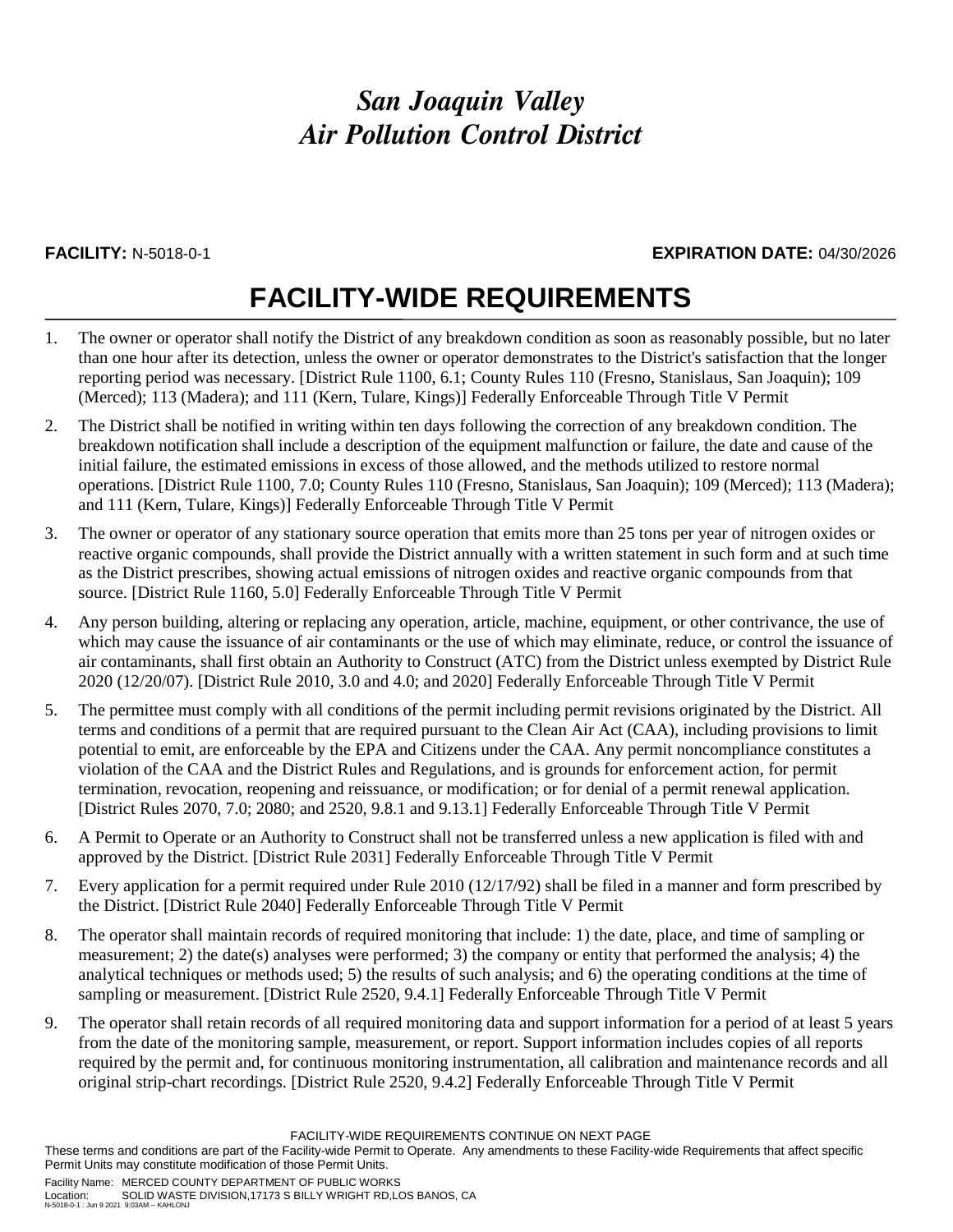Facility-wide Requirements for N-5018-0-1 (continued) Page 2 of 4

- 10. The operator shall submit reports of any required monitoring at least every six months unless a different frequency is required by an applicable requirement. All instances of deviations from permit requirements must be clearly identified in such reports. [District Rule 2520, 9.5.1] Federally Enforceable Through Title V Permit
- 11. Deviations from permit conditions must be promptly reported, including deviations attributable to upset conditions, as defined in the permit. For the purpose of this condition, promptly means as soon as reasonably possible, but no later than 10 days after detection. The report shall include the probable cause of such deviations, and any corrective actions or preventive measures taken. All required reports must be certified by a responsible official consistent with section 10.0 of District Rule 2520 (6/21/01). [District Rules 2520, 9.5.2 and 1100, 7.0] Federally Enforceable Through Title V Permit
- 12. If for any reason a permit requirement or condition is being challenged for its constitutionality or validity by a court of competent jurisdiction, the outcome of such challenge shall not affect or invalidate the remainder of the conditions or requirements in that permit. [District Rule 2520, 9.7] Federally Enforceable Through Title V Permit
- 13. It shall not be a defense for a permittee in an enforcement action that it would have been necessary to halt or reduce the permitted activity in order to maintain compliance with the conditions of the permit. [District Rule 2520, 9.8.2] Federally Enforceable Through Title V Permit
- 14. The permit may be modified, revoked, reopened and reissued, or terminated for cause. The filing of a request by the permittee for a permit modification, revocation and reissuance, or termination, or a notification of planned changes or anticipated noncompliance does not stay any permit condition. [District Rule 2520, 9.8.3] Federally Enforceable Through Title V Permit
- 15. The permit does not convey any property rights of any sort, or any exclusive privilege. [District Rule 2520, 9.8.4] Federally Enforceable Through Title V Permit
- 16. The Permittee shall furnish to the District, within a reasonable time, any information that the District may request in writing to determine whether cause exists for modifying, revoking and reissuing, or terminating the permit or to determine compliance with the permit. Upon request, the permittee shall also furnish to the District copies of records required to be kept by the permit or, for information claimed to be confidential, the permittee may furnish such records directly to EPA along with a claim of confidentiality. [District Rule 2520, 9.8.5] Federally Enforceable Through Title V Permit
- 17. The permittee shall pay annual permit fees and other applicable fees as prescribed in Regulation III of the District Rules and Regulations. [District Rule 2520, 9.9] Federally Enforceable Through Title V Permit
- 18. Upon presentation of appropriate credentials, a permittee shall allow an authorized representative of the District to enter the permittee's premises where a permitted source is located or emissions related activity is conducted, or where records must be kept under condition of the permit. [District Rule 2520, 9.13.2.1] Federally Enforceable Through Title V Permit
- 19. Upon presentation of appropriate credentials, a permittee shall allow an authorized representative of the District to have access to and copy, at reasonable times, any records that must be kept under the conditions of the permit. [District Rule 2520, 9.13.2.2] Federally Enforceable Through Title V Permit
- 20. Upon presentation of appropriate credentials, a permittee shall allow an authorized representative of the District to inspect at reasonable times any facilities, equipment, practices, or operations regulated or required under the permit. [District Rule 2520, 9.13.2.3] Federally Enforceable Through Title V Permit
- 21. Upon presentation of appropriate credentials, a permittee shall allow an authorized representative of the District to sample or monitor, at reasonable times, substances or parameters for the purpose of assuring compliance with the permit or applicable requirements. [District Rule 2520, 9.13.2.4] Federally Enforceable Through Title V Permit
- 22. No air contaminants shall be discharged into the atmosphere for a period or periods aggregating more than 3 minutes in any one hour which is as dark or darker than Ringelmann #1 or equivalent to 20% opacity and greater, unless specifically exempted by District Rule 4101 (02/17/05). If the equipment or operation is subject to a more stringent visible emission standard as prescribed in a permit condition, the more stringent visible emission limit shall supersede this condition. [District Rule 4101, and County Rules 401 (in all eight counties in the San Joaquin Valley)] Federally Enforceable Through Title V Permit

FACILITY-WIDE REQUIREMENTS CONTINUE ON NEXT PAGE

These terms and conditions are part of the Facility-wide Permit to Operate.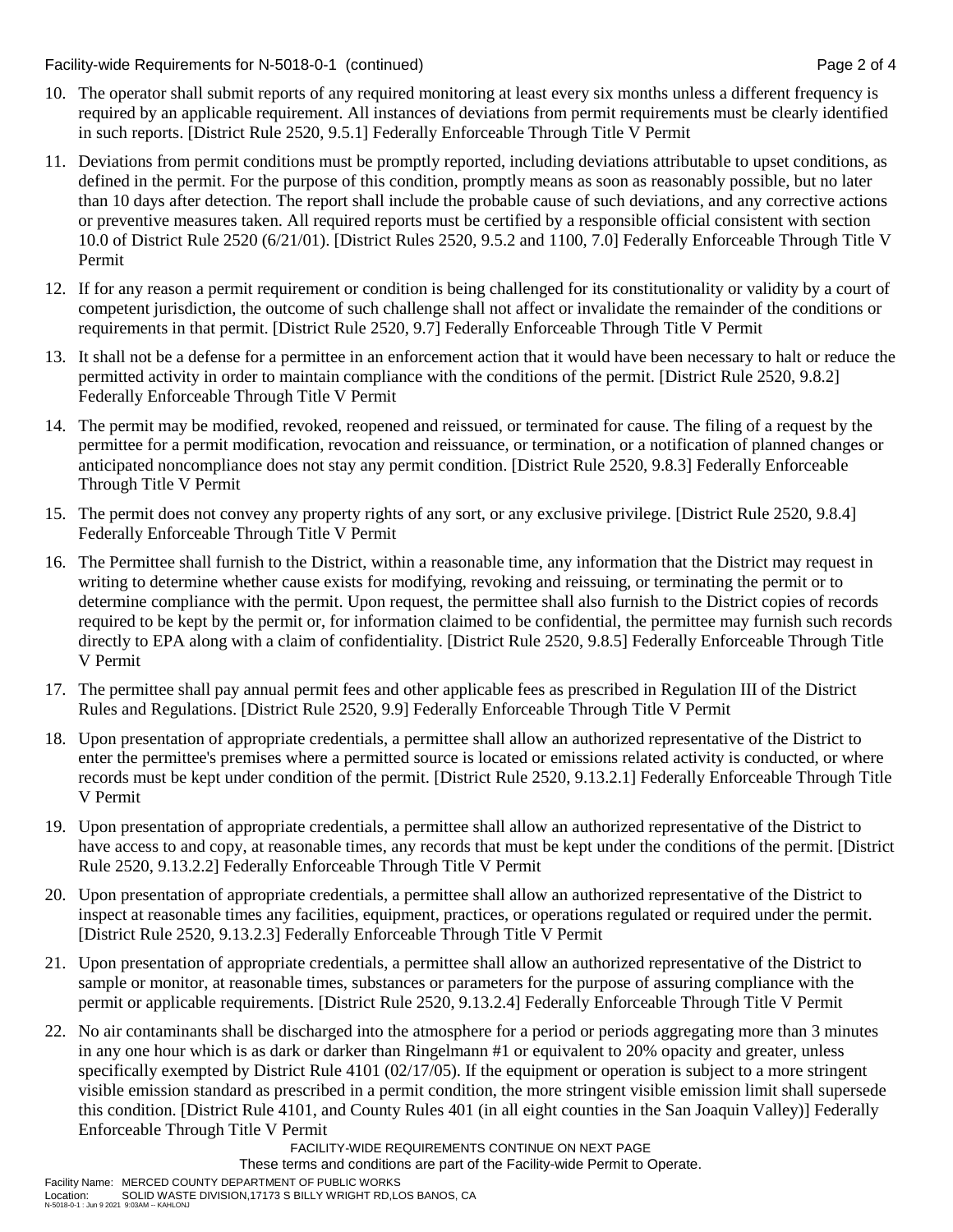Facility-wide Requirements for N-5018-0-1 (continued) Page 3 of 4

- 23. No person shall manufacture, blend, repackage, supply, sell, solicit or apply any architectural coating with a VOC content in excess of the corresponding limit specified in Table of Standards 1 effective until 12/30/10 or Table of Standards 2 effective on and after 1/1/11 of District Rule 4601 (12/17/09) for use or sale within the District. [District Rule 4601, 5.1] Federally Enforceable Through Title V Permit
- 24. All VOC-containing materials subject to Rule 4601 (12/17/09) shall be stored in closed containers when not in use. [District Rule 4601, 5.4] Federally Enforceable Through Title V Permit
- 25. The permittee shall comply with all the Labeling and Test Methods requirements outlined in Rule 4601 sections 6.1 and 6.3 (12/17/09). [District Rule 4601, 6.1 and 6.3] Federally Enforceable Through Title V Permit
- 26. With each report or document submitted under a permit requirement or a request for information by the District or EPA, the permittee shall include a certification of truth, accuracy, and completeness by a responsible official. [District Rule 2520, 9.13.1 and 10.0] Federally Enforceable Through Title V Permit
- 27. If the permittee performs maintenance on, or services, repairs, or disposes of appliances, the permittee shall comply with the standards for Recycling and Emissions Reduction pursuant to 40 CFR Part 82, Subpart F. [40 CFR 82 Subpart F] Federally Enforceable Through Title V Permit
- 28. If the permittee performs service on motor vehicles when this service involves the ozone-depleting refrigerant in the motor vehicle air conditioner (MVAC), the permittee shall comply with the standards for Servicing of Motor Vehicle Air Conditioners pursuant to all the applicable requirements as specified in 40 CFR Part 82, Subpart B. [40 CFR Part 82, Subpart B] Federally Enforceable Through Title V Permit
- 29. Disturbances of soil related to any construction, demolition, excavation, extraction, or other earthmoving activities shall comply with the requirements for fugitive dust control in District Rule 8021 unless specifically exempted under Section 4.0 of Rule 8021 (8/19/2004) or Rule 8011 (8/19/2004). [District Rules 8011 and 8021] Federally Enforceable Through Title V Permit
- 30. Outdoor handling, storage and transport of any bulk material which emits dust shall comply with the requirements of District Rule 8031, unless specifically exempted under Section 4.0 of Rule 8031 (8/19/2004) or Rule 8011 (8/19/2004). [District Rules 8011 and 8031] Federally Enforceable Through Title V Permit
- 31. An owner/operator shall prevent or cleanup any carryout or trackout in accordance with the requirements of District Rule 8041 Section 5.0, unless specifically exempted under Section 4.0 of Rule 8041 (8/19/2004) or Rule 8011 (8/19/2004). [District Rules 8011 and 8041] Federally Enforceable Through Title V Permit
- 32. Whenever open areas are disturbed, or vehicles are used in open areas, the facility shall comply with the requirements of Section 5.0 of District Rule 8051, unless specifically exempted under Section 4.0 of Rule 8051 (8/19/2004) or Rule 8011 (8/19/2004). [District Rules 8011 and 8051] Federally Enforceable Through Title V Permit
- 33. Any paved road or unpaved road shall comply with the requirements of District Rule 8061 unless specifically exempted under Section 4.0 of Rule 8061 (8/19/2004) or Rule 8011 (8/19/2004). [District Rules 8011 and 8061] Federally Enforceable Through Title V Permit
- 34. Any unpaved vehicle/equipment area that anticipates more than 50 Average annual daily Trips (AADT) shall comply with the requirements of Section 5.1.1 of District Rule 8071. Any unpaved vehicle/equipment area that anticipates more than 150 vehicle trips per day (VDT) shall comply with the requirements of Section 5.1.2 of District Rule 8071. On each day that 25 or more VDT with 3 or more axles will occur on an unpaved vehicle/equipment traffic area, the owner/operator shall comply with the requirements of Section 5.1.3 of District Rule 8071. On each day when a special event will result in 1,000 or more vehicles that will travel/park on an unpaved area, the owner/operator shall comply with the requirements of Section 5.1.4 of District Rule 8071. All sources shall comply with the requirements of Section 5.0 of District Rule 8071 unless specifically exempted under Section 4.0 of Rule 8071 (9/16/2004) or Rule 8011 (8/19/2004). [District Rules 8011 and 8071] Federally Enforceable Through Title V Permit
- 35. Any owner or operator of a demolition or renovation activity, as defined in 40 CFR 61.141, shall comply with the applicable inspection, notification, removal, and disposal procedures for asbestos containing materials as specified in 40 CFR 61.145 (Standard for Demolition and Renovation). [40 CFR 61 Subpart M] Federally Enforceable Through Title V Permit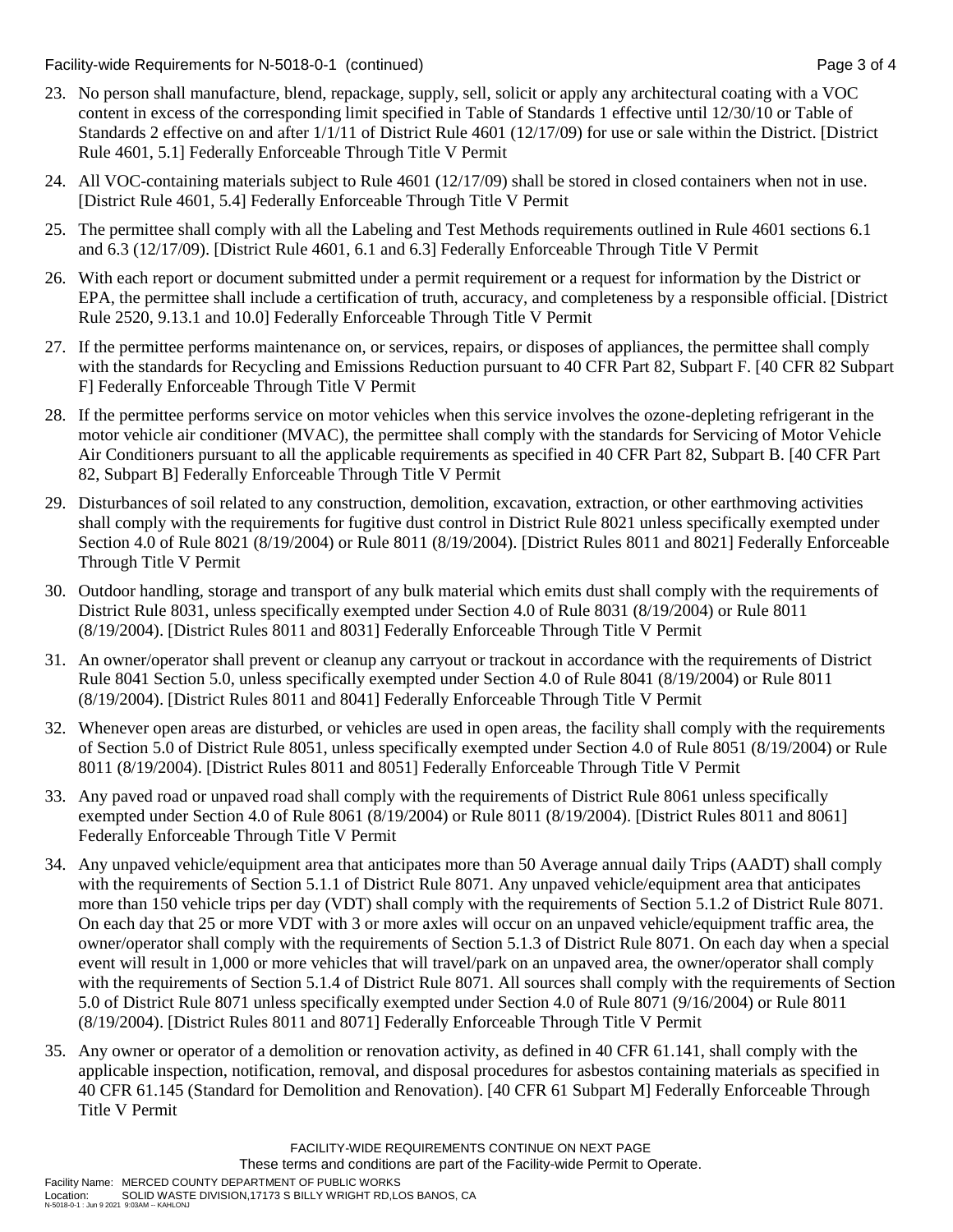Facility-wide Requirements for N-5018-0-1 (continued) Page 4 of 4

- 36. The permittee shall submit certifications of compliance with the terms and standards contained in Title V permits, including emission limits, standards and work practices, to the District and the EPA annually (or more frequently as specified in an applicable requirement or as specified by the District). The certification shall include the identification of each permit term or condition, the compliance status, whether compliance was continuous or intermittent, the methods used for determining the compliance status, and any other facts required by the District to determine the compliance status of the source. [District Rule 2520, 9.16] Federally Enforceable Through Title V Permit
- 37. The permittee shall submit an application for Title V permit renewal to the District at least six months, but not greater than 18 months, prior to the permit expiration date. [District Rule 2520, 5.2] Federally Enforceable Through Title V Permit
- 38. When a term is not defined in a Title V permit condition, the definition in the rule cited as the origin and authority for the condition in a Title V permits shall apply. [District Rule 2520, 9.1.1] Federally Enforceable Through Title V Permit
- 39. Compliance with permit conditions in the Title V permit shall be deemed in compliance with the following outdated SIP requirements: Rule 401 (Madera, Fresno, Kern, Kings, San Joaquin, Stanislaus, Tulare and Merced), Rule 110 (Fresno, Stanislaus, San Joaquin), Rule 109 (Merced), Rule 113 (Madera), Rule 111 (Kern, Tulare, Kings), and Rule 202 (Fresno, Kern, Tulare, Kings, Madera, Stanislaus, Merced, San Joaquin). A permit shield is granted from these requirements. [District Rule 2520, 13.2] Federally Enforceable Through Title V Permit
- 40. Compliance with permit conditions in the Title V permit shall be deemed in compliance with the following applicable requirements: SJVUAPCD Rules 1100, sections 6.1 and 7.0 (12/17/92); 2010, sections 3.0 and 4.0 (12/17/92); 2031 (12/17/92); 2040 (12/17/92); 2070, section 7.0 (12/17/92); 2080 (12/17/92); 4101 (2/17/05); 4601 (12/17/09); 8021 (8/19/2004); 8031 (8/19/2004); 8041 (8/19/2004); 8051 (8/19/2004); 8061 (8/19/2004); and 8071 (9/16/2004). A permit shield is granted from these requirements. [District Rule 2520, 13.2] Federally Enforceable Through Title V Permit
- 41. No air contaminant shall be released into the atmosphere which causes a public nuisance. [District Rule 4102]
- 42. On June 30, 2021, the initial Title V permit was issued. The reporting periods for the Report of Required Monitoring and the Compliance Certification Report are based upon this initial permit issuance date, unless alternative dates are approved by the District Compliance Division. These reports are due within 30 days after the end of the reporting period. [District Rule 2520] Federally Enforceable Through Title V Permit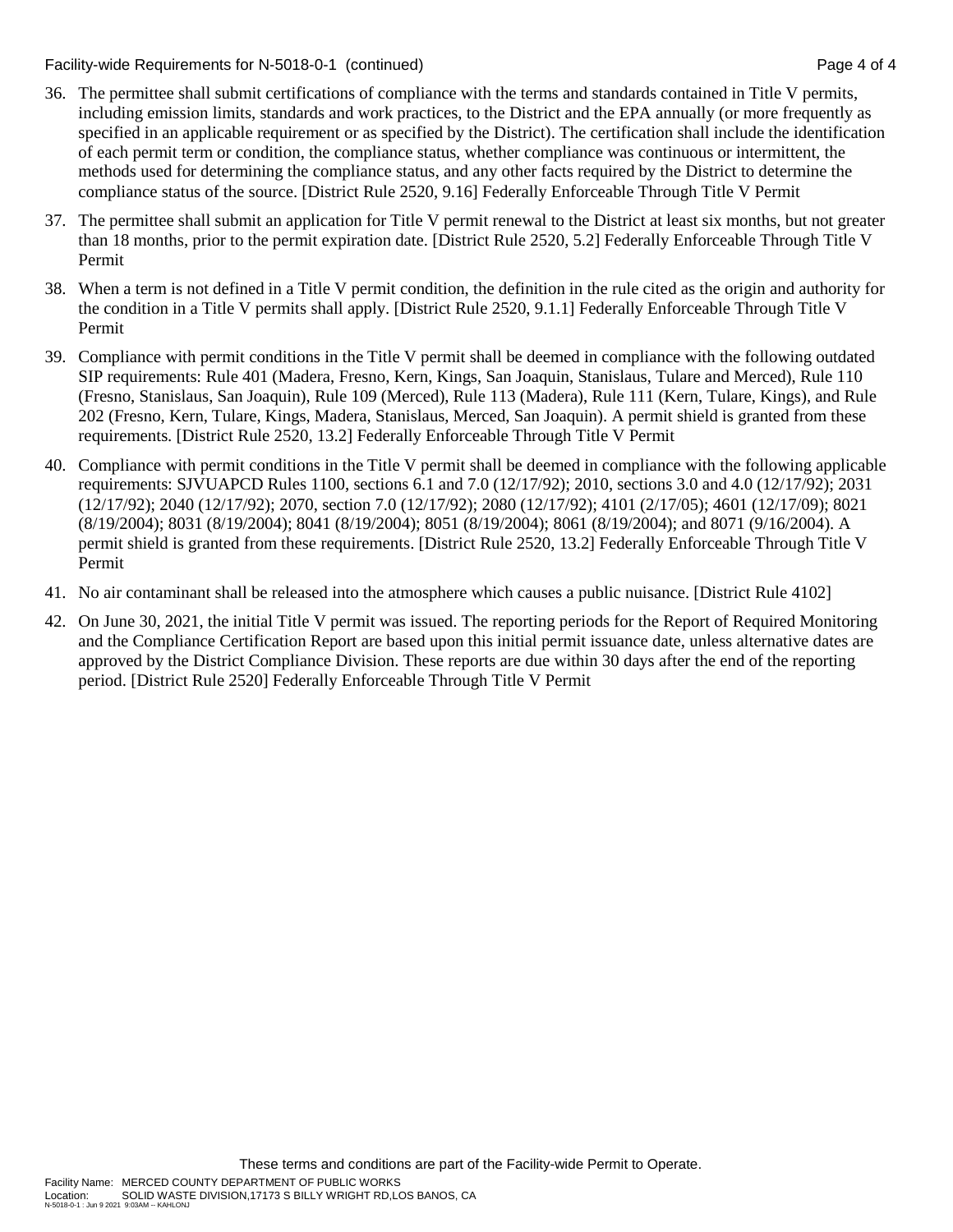# *San Joaquin Valley Air Pollution Control District*

### **PERMIT UNIT:** N-5018-5-1 **EXPIRATION DATE:** 04/30/2026

## **SECTION:** 27 **TOWNSHIP:** 9S **RANGE:** 9E

### **EQUIPMENT DESCRIPTION:**

MUNICIPAL SOLID WASTE LANDFILL, 14.8 MILLION CUBIC YARD CAPACITY (101.8 ACRES OF 172.7 ACRES FOR DISPOSAL)

# **PERMIT UNIT REQUIREMENTS**

- 1. The owner or operator shall calculate the NMOC emission rate from the landfill using the procedures in 40 CFR  $60.764(a)(1)$ . The NMOC emission rate must be recalculated annually, except as provided in 40 CFR  $60.767(b)(1)(ii)$ . [40 CFR 60.752(b)] Federally Enforceable Through Title V Permit
- 2. If the calculated NMOC emission rate is less than 34 megagrams per year, the owner or operator must: (A) Submit an annual NMOC emission rate emission report to the District, except as provided for in section  $60.767(b)(1)(ii)$ ; and  $(B)$ Recalculate the NMOC emission rate annually using the procedures specified in  $\S60.764(a)(1)$  until such time as the calculated NMOC emission rate is equal to or greater than 34 megagrams per year, or the landfill is closed. [40 CFR 60.752(b)(1)] Federally Enforceable Through Title V Permit
- 3. If the calculated NMOC emission rate is equal to or greater than 34 megagrams per year using Tier 1, 2, or 3 procedures, the owner or operator must either: Submit a collection and control system design plan prepared by a professional engineer to the Administrator within 1 year as specified in 40 CFR60.767(c); calculate NMOC emissions using the next higher tier in 40 CFR 60.764; or conduct a surface emission monitoring demonstration using the procedures specified in 40 CFR60.764(a)(6). The collection and control system must meet the requirements in paragraphs 40 CFR 60.762(b)(2)(ii) and (iii). [40 CFR 60.752(b)(2)] Federally Enforceable Through Title V Permit
- 4. NMOC emission rate shall be calculated using the Equation 1 in 40 CFR  $60.764(a)(1)(i)(A)$ , if the actual year-to-year solid waste acceptance rate is known or the Equation 2 in 40 CFR 60.764(a)(1)(ii)(A), if the actual year-to-year solid waste acceptance rate is unknown. The values for k, Lo, and CNMOC for both equations shall be taken from 40 CFR  $60.764(a)(1)$ , as appropriate. Both equations may be used if the actual year-to-year acceptance rate is known for a part of the landfill life, but unknown for another part of the landfill life. The mass of nondegradable solid waste may be subtracted from the average annual acceptance rate when calculating Mi or R, as appropriate, if documentation of the nature and amount of such wastes is maintained. [40 CFR 60.764(a)(1)] Federally Enforceable Through Title V Permit
- 5. If the calculated NMOC emission rate is equal to or greater than 34 megagrams per year, then the landfill owner or operator must either: (A) Submit a collection and control design plan within 1 year as specified in 40 CFR60.767(c) and install and operate a gas collection and control system within 30 months of the determination in accordance with 40 CFR60.762(b)(2)(ii) and (iii); (B) Determine a site-specific NMOC concentration and recalculate the NMOC emission rate using Tier 2 procedures provided in 40 CFR  $60.764(a)(3)$ ; or (C) Determine site-specific methane generation rate constant and re-calculate the NMOC emission rate using the Tier 3 procedures provided in specifications 40 CFR 60.764(a)(4). [40 CFR 60.764(a)(2)(ii)] Federally Enforceable Through Title V Permit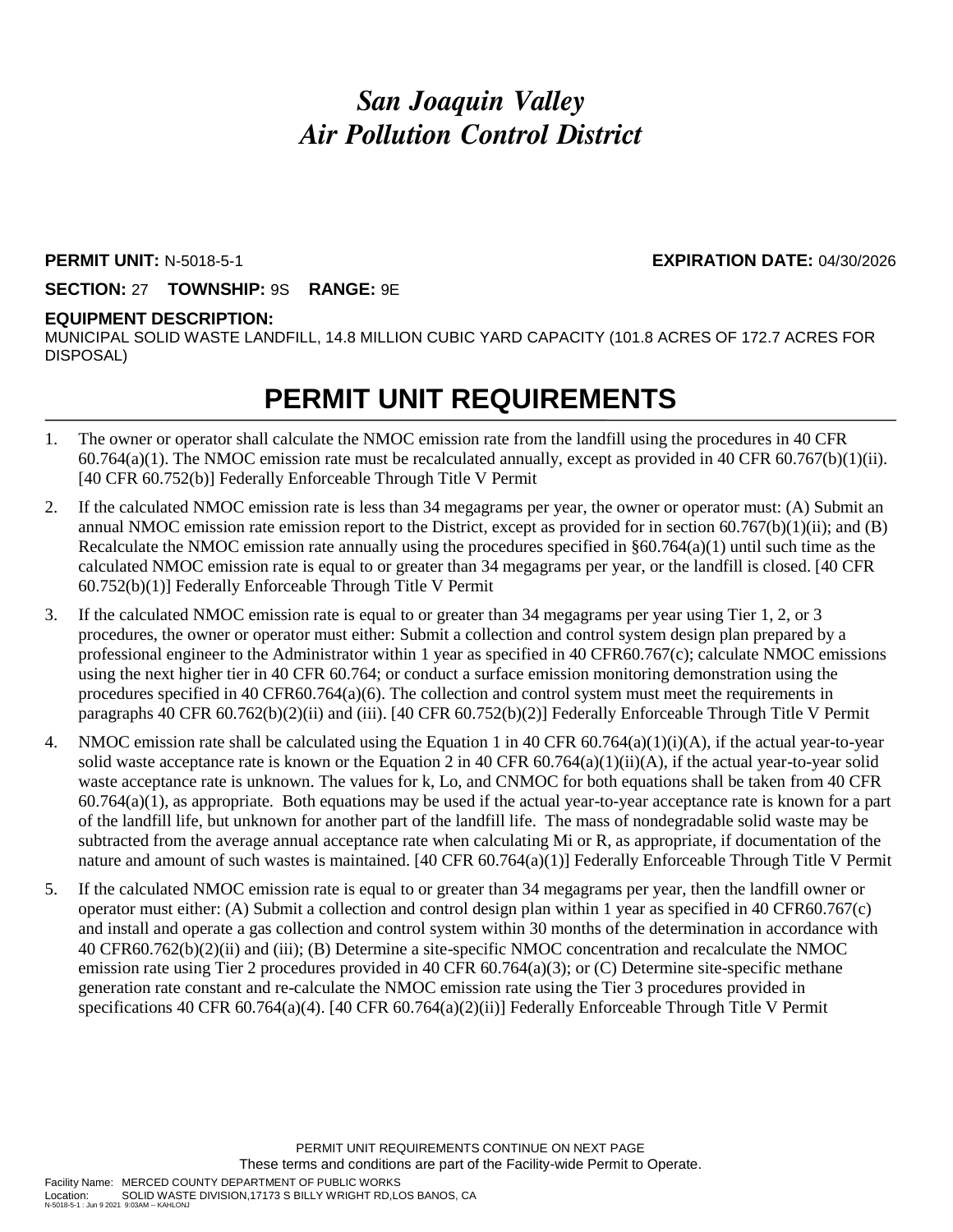### Permit Unit Requirements for N-5018-5-1 (continued) **Page 2** of 7

- 6. Tier 2 procedure to determine the site-specific NMOC concentration shall include the following sampling procedure: 1) The landfill owner or operator must install at least two sample probes per hectare, evenly distributed over the landfill surface that has retained waste for at least 2 years. If the landfill is larger than 25 hectares in area, only 50 samples are required. The probes should be evenly distributed across the sample area. The sample probes should be located to avoid known areas of nondegradable solid waste. The owner or operator must collect and analyze one sample of landfill gas from each probe to determine the NMOC concentration, using EPA Method 25 or 25C of Appendix A to 40 CFR Part 60, or any other alternative method as long as the method has been approved by the District and EPA. Taking composite samples from different proves into a single cylinder is allowed; however, equal sample volumes must be taken from each probe. For each composite, the sampling rate, collection times, beginning and ending cylinder vacuums, or alternative volume measurements must be recorded to verify that composite volumes are equal. Composite sample volumes should not be less than one liter unless evidence can be provided to substantiate the accuracy of smaller volumes. Terminate compositing before the cylinder approaches ambient pressure where measurement accuracy diminishes. If more than the required number of samples are taken, all samples must be used in the analysis. The landfill owner or operator must divide the NMOC concentration from Method 25 or 25C of Appendix A of 40 CFR Part 60 by six to convert from CNMOC as carbon to CNMOC as hexane. 2) If the landfill has an active or passive gas removal system in place, Method 25 or 25C, or alternative approved method samples may be collected from these systems instead of surface probes provided the removal system can be shown to provide sampling as representative as the two sampling probe per hectare requirement. For active collection systems, samples may be collected from the common header pipe. The sample location on the common header pipe must be before any gas moving, condensate removal, or treatment system equipment. For active collection systems, a minimum of three samples must be collected from the header pipe. [40 CFR 60.764(a)(3) and 40 CFR 60.764(a)(5)] Federally Enforceable Through Title V Permit
- 7. For Tier 2 procedure, the owner or operator shall submit the results within 60 days after the date of completing each performance test. [40 CFR 60.764(a)(3)(i) and 40 CFR 60.767(i)(1)] Federally Enforceable Through Title V Permit
- 8. For Tier 2 procedure, the owner or operator must recalculate the NMOC mass emission rate using Equation 1 or Equation 2 provided in 40 CFR 60.764(a)(1)(i) or (a)(1)(ii) of this section and using the average site-specific NMOC concentration from the collected samples instead of the default value provided in 40 CFR 60.764(a)(1). [40 CFR 60.764(a)(3)(ii)] Federally Enforceable Through Title V Permit
- 9. For Tier 2 procedure, if the resulting NMOC mass emission rate is less than 34 megagrams per year, then the owner or operator must submit a periodic estimate of NMOC emissions in an NMOC emission rate report according to 40 CFR 60.767(b)(1), and must recalculate the NMOC mass emission rate annually as required under 40 CFR 60.762(b), except as provided in 40 CFR 60.767(b)(1)(ii). The site-specific NMOC concentration must be retested every 5 years using the methods specified in 40 CFR 60.764(a)(3). [40 CFR 60.764(a)(3)(iii)] Federally Enforceable Through Title V Permit
- 10. If the NMOC mass emission rate as calculated using the Tier 2 site-specific NMOC concentration is equal to or greater than 34 megagrams per year, the landfill owner or operator must either: (A) Submit a gas collection and control system design plan within 1 year as specified in 40 CFR 60.767(c) and install and operate a gas collection and control system within 30 months of the determination in accordance with 40 CFR  $60.762(b)(2)(ii)$  and (iii); (B) Determine a sitespecific methane generation rate constant and recalculate the NMOC emission rate using the site-specific methane generation rate using the Tier 3 procedures specified in paragraph (a)(4) of this section; or (C) Conduct a surface emission monitoring demonstration using the Tier 4 procedures specified in 40 CFR 60.764(a)(6). [40 CFR 60.764(a)(3)(iv)] Federally Enforceable Through Title V Permit
- 11. For Tier 3 procedure, the site-specific methane generation rate constant must be determined using the procedures provided in Method 2E of Appendix A of 40 CFR Part 60 or any other alternative method as long as the method has been approved by the District and EPA. [40 CFR 60.764(a)(4) and 40 CFR 60.764(a)(5)] Federally Enforceable Through Title V Permit
- 12. For Tier 3 procedure, the landfill owner or operator must estimate the NMOC mass emission rate using Equation 1 or Equation 2 in paragraph 40 CFR  $60.764(a)(1)(i)$  or (ii) and using a site-specific methane generation rate constant, and the site-specific NMOC concentration as determined in paragraph 40 CFR  $60.764(a)(3)$  of instead of the default values provided in paragraph 40 CFR 60.764(a)(1). [40 CFR 60.764(a)(4)] Federally Enforceable Through Title V Permit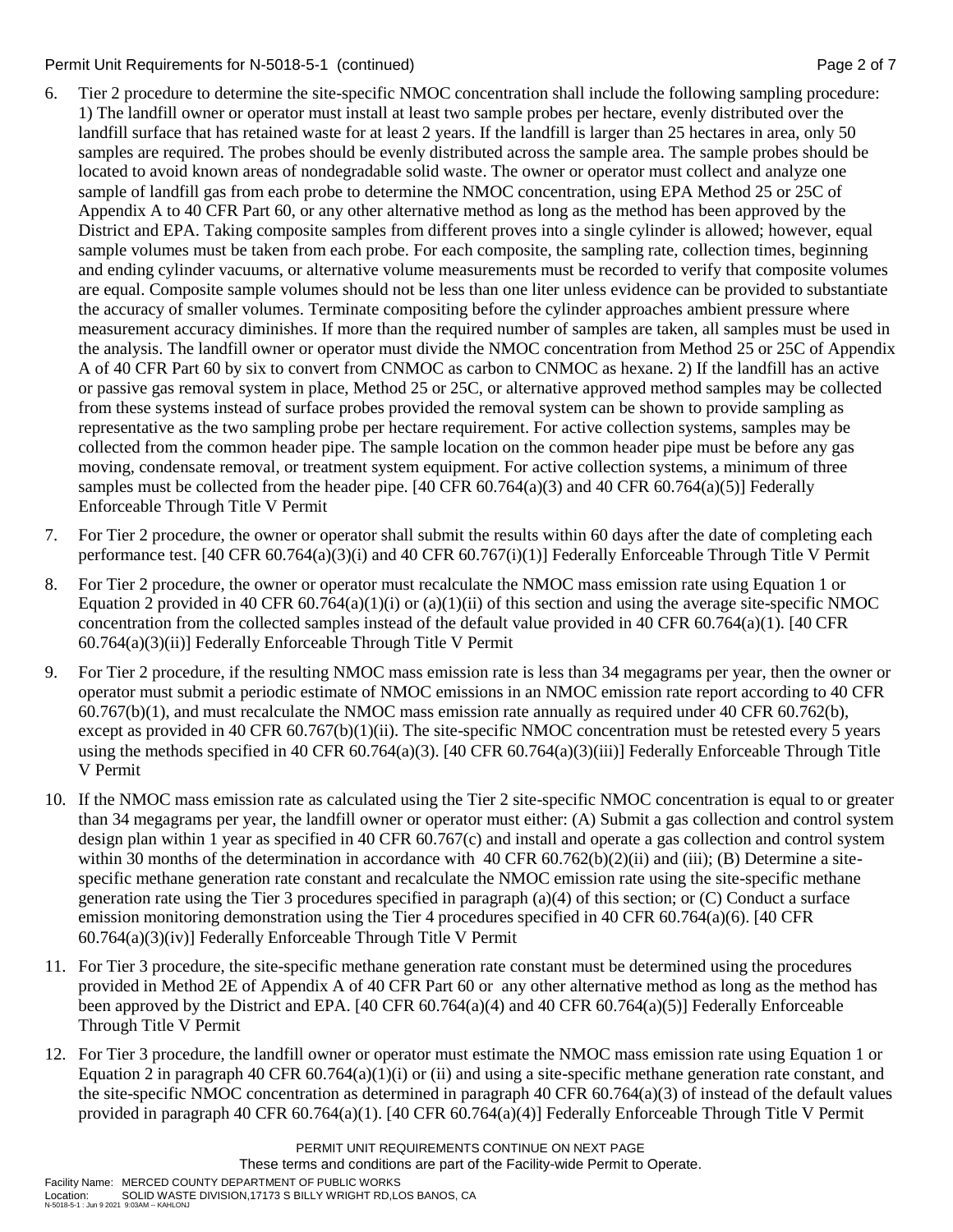### Permit Unit Requirements for N-5018-5-1 (continued) Page 3 of 7

- 13. For Tier 3 procedure, if the NMOC mass emission rate as calculated using the Tier 2 site-specific NMOC concentration and Tier 3 site-specific methane generation rate is equal to or greater than 34 megagrams per year, the owner or operator must either: (A) Submit a gas collection and control system design plan within 1 year as specified in 40CFR60.767(c) and install and operate a gas collection and control system within 30 months of that determination in accordance with 40 CFR  $60.762(b)(2)(ii)$  and (iii); or (B) Conduct a surface emission monitoring demonstration using the Tier 4 procedures specified in 40 CFR 60.764(a)(6) of this section. [40 CFR 60.764(a)(4)(i)] Federally Enforceable Through Title V Permit
- 14. For Tier 3 procedure, if the NMOC mass emission rate is less than 34 megagrams per year, then the owner or operator must recalculate the NMOC mass emission rate annually using Equation 1 or Equation 2 in paragraph 40 CFR 60.764(a)(1) and using the site-specific Tier 2 NMOC concentration and Tier 3 methane generation rate constant and submit a periodic NMOC emission rate report as provided in 40 CFR 60.767(b)(1). The calculation of the methane generation rate constant is performed only once, and the value obtained from this test must be used in all subsequent annual NMOC emission rate calculations. [40 CFR 60.764(a)(4)(ii)] Federally Enforceable Through Title V Permit
- 15. For Tier 4, the landfill owner or operator must demonstrate surface methane emissions are below 500 parts per million. Surface emission monitoring must be conducted on a quarterly basis using the procedures in 40 CFR 60.764(a)(6). Tier 4 is allowed only if the landfill owner or operator can demonstrate that NMOC emissions are greater than or equal to 34 Mg/yr but less than 50 Mg/yr using Tier 1 or Tier 2. If both Tier 1 and Tier 2 indicate NMOC emissions are 50 Mg/yr or greater, then Tier 4 cannot be used. In addition, the landfill must meet the criteria in 40 CFR  $60.764(a)(6)(viii)$ . [40 CFR  $60.764(a)(6)$ ] Federally Enforceable Through Title V Permit
- 16. For Tier 4, surface emission monitoring must be conducted on a quarterly basis using the following procedures: (i) The owner or operator must measure surface concentrations of methane along the entire perimeter of the landfill and along a pattern that traverses the landfill at no more than 30-meter intervals using an organic vapor analyzer, flame ionization detector, or other portable monitor meeting the specifications provided in section 60.765(d); (ii) The background concentration must be determined by moving the probe inlet upwind and downwind at least 30 meters from the waste mass boundary of the landfill; (iii) Surface emission monitoring must be performed in accordance with section 8.3.1 of Method 21 of Appendix A of 40 CFR Part 60, except that the probe inlet must be placed no more than 5 centimeters above the landfill surface; the constant measurement of distance above the surface should be based on a mechanical device such as with a wheel on a pole, except as described in paragraph 40 CFR 60.764 (a)(6)(iii)(A). (A) The owner or operator must use a wind barrier, similar to a funnel, when onsite average wind speed exceeds 4 miles per hour or 2 meters per second or gust exceeding 10 miles per hour. Average on-site wind speed must also be determined in an open area at 5-minute intervals using an on-site anemometer with a continuous recorder and data logger for the entire duration of the monitoring event. The wind barrier must surround the surface emission monitor, and must be placed on the ground, to ensure wind turbulence is blocked. Surface emission monitor cannot be conducted if average wind speed exceeds 25 miles per hour. (B) Landfill surface areas where visual observations indicate elevated concentrations of landfill gas, such as distressed vegetation and cracks or seeps in the cover, and all cover penetrations must also be monitored using a device meeting the specifications provided in section 60.765(d). [40 CFR 60.764(a)(6)(i), (ii) and (iii)] Federally Enforceable Through Title V Permit
- 17. For Tier 4, the owner or operator seeking to comply with the Tier 4 provisions in paragraph 40 CFR 60.764(a)(6) must maintain records of surface emission monitoring as provided in 40 CFR 60.768(g) and submit a Tier 4 surface emissions report as provided in 40 CFR 60.767(c)(4)(iii). [40 CFR 60.764(a)(6)(iv)] Federally Enforceable Through Title V Permit
- 18. For Tier 4, if there is any measured concentration of methane of 500 parts per million or greater from the surface of the landfill, the owner or operator must submit a gas collection and control system design plan within 1 year of the first measured concentration of methane of 500 parts per million or greater from the surface of the landfill according to 40 CFR 60.767(c) and install and operate a gas collection and control system according to 40 CFR 60.762(b)(2)(ii) and (iii) within 30 months of the most recent NMOC emission rate report in which the NMOC emission rate equals or exceeds 34 megagrams per year based on Tier 2. [40 CFR 60.764(a)(6)(v)] Federally Enforceable Through Title V Permit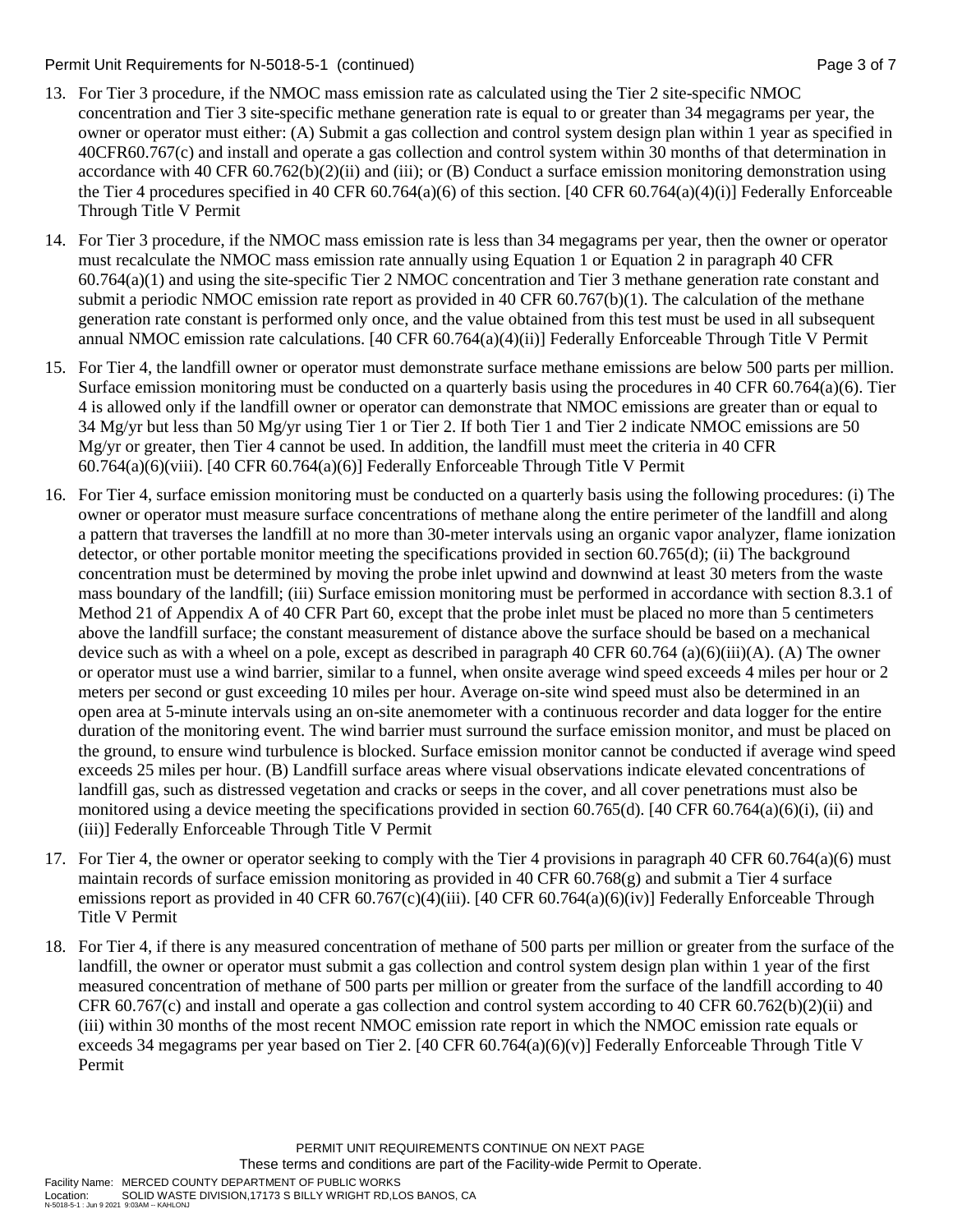Permit Unit Requirements for N-5018-5-1 (continued) Page 4 of 7

- 19. For Tier 4, if after four consecutive quarterly monitoring periods at a landfill, other than a closed landfill, there is no measured concentration of methane of 500 parts per million or greater from the surface of the landfill, the owner or operator must continue quarterly surface emission monitoring using the methods specified in 40 CFR 60.764(a)(6). [40 CFR 60.764(a)(6)(vi)] Federally Enforceable Through Title V Permit
- 20. For Tier 4, if after four consecutive quarterly monitoring periods at a closed landfill there is no measured concentration of methane of 500 parts per million or greater from the surface of the landfill, the owner or operator must conduct annual surface emission monitoring using 40 CFR 60.764(a)(6). [40 CFR 60.764(a)(6)(vii)] Federally Enforceable Through Title V Permit
- 21. For Tier 4, if a landfill has installed and operates a collection and control system that is not required by this subpart, then the collection and control system must meet the following criteria: (A) The gas collection and control system must have operated for 6,570 out of 8,760 hours preceding the Tier 4 surface emissions monitoring demonstration; (B) During the Tier 4 surface emissions monitoring demonstration, the gas collection and control system must operate as it normally would to collect and control as much landfill gas as possible. [40 CFR 60.764(a)(6)(viii)] Federally Enforceable Through Title V Permit
- 22. The owner or operator seeking to comply with Tier 4 provisions in 40 CFR 60.764(a)(6) must comply with the following instrumentation specifications and procedures for surface emission monitoring devices: (1) The portable analyzer must meet the instrument specifications provided in section 6 of Method 21 of Appendix A of 40 CFR Part 60, except that "methane" replaces all references to "VOC"; (2) The calibration gas must be methane, diluted to a nominal concentration of 500 parts per million in air; (3) To meet the performance evaluation requirements in section 8.1 of Method 21 of Appendix A of 40 CFR Part 60, the instrument evaluation procedures of section 8.1 of Method 21 of Appendix A of 40 CFR Part 60 must be used; and (4) The calibration procedures provided in sections 8 and 10 of Method 21 of Appendix A of 40 CFR Part 60 must be followed immediately before commencing a surface monitoring survey. [40 CFR 60.764(d)] Federally Enforceable Through Title V Permit
- 23. The owner or operator shall submit NMOC emission rate annually except as provided for in 40 CFR 60.767 (b)(1)(ii). The District may request additional information as may be necessary to verify the reported NMOC emission rate. [40 CFR 60.767 (b)] Federally Enforceable Through Title V Permit
- 24. The NMOC emission rate report must contain an annual or 5-year estimate of the NMOC emission rate calculated using the formula and procedures provided in 40 CFR 60.764(a) or (b), as applicable. The initial NMOC emission rate report may be combined with the initial design capacity report and must be submitted no later than 90 days after the date of commenced construction. [40 CFR 60.767 (b)(1)(i)] Federally Enforceable Through Title V Permit
- 25. If the estimated NMOC emission rate as reported in the annual report to the District is less than 34 megagrams per year in each of the next 5 consecutive years, the owner or operator may elect to submit, an estimate of the NMOC emission rate for the next 5-year period in lieu of the annual report. This estimate must include the current amount of solid waste-in-place and the estimated waste acceptance rate for each year of the 5 years for which an NMOC emission rate is estimated. All data and calculations upon which this estimate is based must be provided to the District. This estimate must be revised at least once every 5 years. If the actual waste acceptance rate exceeds the estimated waste acceptance rate in any year reported in the 5-year estimate, a revised 5-year estimate must be submitted to the District. The revised estimate must cover the 5-year period beginning with the year in which the actual waste acceptance rate exceeded the estimated waste acceptance rate. [40 CFR 60.767 (b)(1)(ii)] Federally Enforceable Through Title V Permit
- 26. If the owner or operator elects to recalculate the NMOC emission rate after Tier 2 NMOC sampling and analysis as provided in 40 CFR 60.764(a)(3) and the resulting rate is less than 34 megagrams per year, annual periodic reporting must be resumed, using the Tier 2 determined site-specific NMOC concentration, until the calculated emission rate is equal to or greater than 34 megagrams per year or the landfill is closed. The revised NMOC emission rate report, with the recalculated emission rate based on NMOC sampling and analysis, must be submitted within 180 days of the first calculated exceedance of 34 megagrams per year. [40 CFR 60.767(c)(4)(i)] Federally Enforceable Through Title V Permit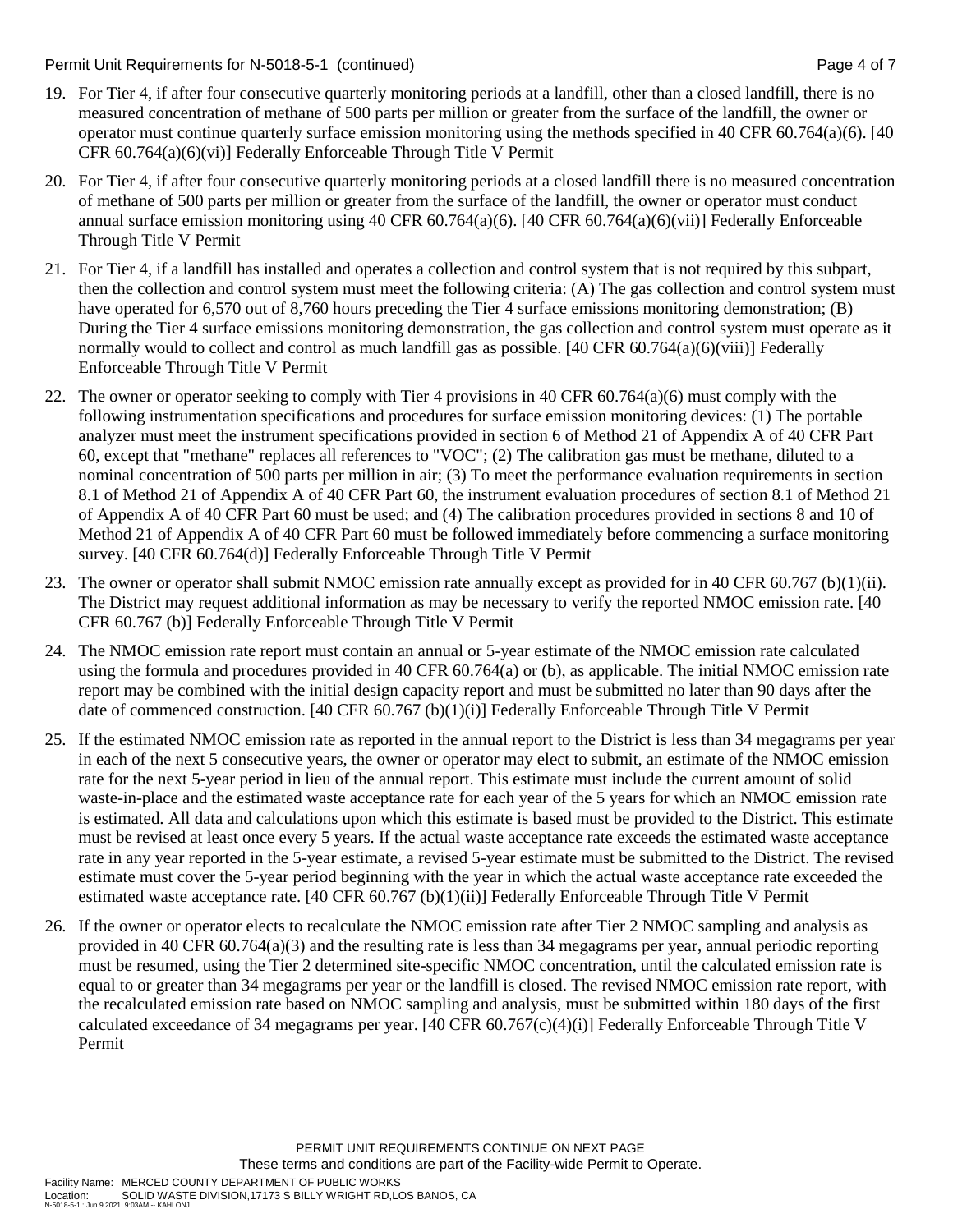Permit Unit Requirements for N-5018-5-1 (continued) Page 5 of 7

- 27. If the owner or operator elects to recalculate the NMOC emission rate after determining a site-specific methane generation rate constant k, as provided in Tier 3 in 40 CFR  $60.764(a)(4)$ , and the resulting NMOC emission rate is less than 34 Mg/yr, annual periodic reporting must be resumed. The resulting site-specific methane generation rate constant k must be used in the emission rate calculation until such time as the emissions rate calculation results in an exceedance. The revised NMOC emission rate report based on the provisions of 40 CFR  $60.764(a)(4)$  and the resulting site-specific methane generation rate constant k must be submitted to the District within 1 year of the first calculated emission rate equaling or exceeding 34 megagrams per year. [40 CFR 60.767(c)(4)(ii)] Federally Enforceable Through Title V Permit
- 28. If the owner or operator elects to demonstrate that site-specific surface methane emissions are below 500 parts per million methane, based on the provisions of 40 CFR  $60.764(a)(6)$ , then the owner or operator must submit annually a Tier 4 surface emissions report until a surface emissions readings of 500 parts per million methane or greater is found. If the Tier 4 surface emissions report shows no surface emissions readings of 500 parts per million methane or greater for four consecutive quarters at a closed landfill, then the landfill owner or operator may reduce Tier 4 monitoring from a quarterly to an annual frequency. The District may request such additional information as may be necessary to verify the reported instantaneous surface emission readings. The Tier 4 surface emissions report must clearly identify the location, date and time (to nearest second), average wind speeds including wind gusts, and reading (in parts per million) of any value 500 parts per million methane or greater, other than non-repeatable, momentary readings. For location, you must determine the latitude and longitude coordinates using an instrument with an accuracy of at least 4 meters. The coordinates must be in decimal degrees with at least five decimal places. The Tier 4 surface emission report must also include the results of the most recent Tier 1 and Tier 2 results in order to verify that the landfill does not exceed 50 Mg/yr of NMOC. [40 CFR 60.767(c)(4)(iii)] Federally Enforceable Through Title V Permit
- 29. The initial Tier 4 surface emissions report must be submitted to the District annually, starting within 30 days of completing the fourth quarter of Tier 4 surface emissions monitoring that demonstrates that site-specific surface methane emissions are below 500 parts per million methane. [40 CFR 60.767(c)(4)(iii)(A)] Federally Enforceable Through Title V Permit
- 30. The Tier 4 surface emissions report must be submitted to the District within 1 year of the first measured surface exceedance of 500 parts per million methane. [40 CFR 60.767(c)(4)(iii)(B)] Federally Enforceable Through Title V Permit
- 31. The owner or operator of an affected landfill with a design capacity equal to or greater than 2.5 million megagrams and 2.5 million cubic meters must provide a notification of the date(s) upon which it intends to demonstrate site-specific surface methane emissions are below 500 parts per million methane, based on the Tier 4 provisions of 40 CFR  $60.764(a)(6)$ . The landfill must also include a description of the wind barrier to be used during the surface emission monitoring (SEM) in the notification. Notification must be postmarked not less than 30 days prior to such date. [40 CFR 60.767(l)(1)] Federally Enforceable Through Title V Permit
- 32. If there is a delay to the scheduled Tier 4 SEM date due to weather conditions, including not meeting the wind requirements in §60.764(a)(6)(iii)(A), the owner or operator of a landfill shall notify the Administrator by email or telephone no later than 48 hours before any delay or cancellation in the original test date, and arrange an updated date with the District or EPA by mutual agreement. [40 CFR 60.767(1)(2)] Federally Enforceable Through Title V Permit
- 33. Each owner or operator shall keep for at least 5 years up-to-date, readily accessible, on-site records of the maximum design capacity, the current amount of solid waste in-place, and the year-by-year waste acceptance rate. Off-site records may be maintained if they are retrievable within 4 hours. Either paper copy or electronic formats are acceptable. [40 CFR 60.768(a)] Federally Enforceable Through Title V Permit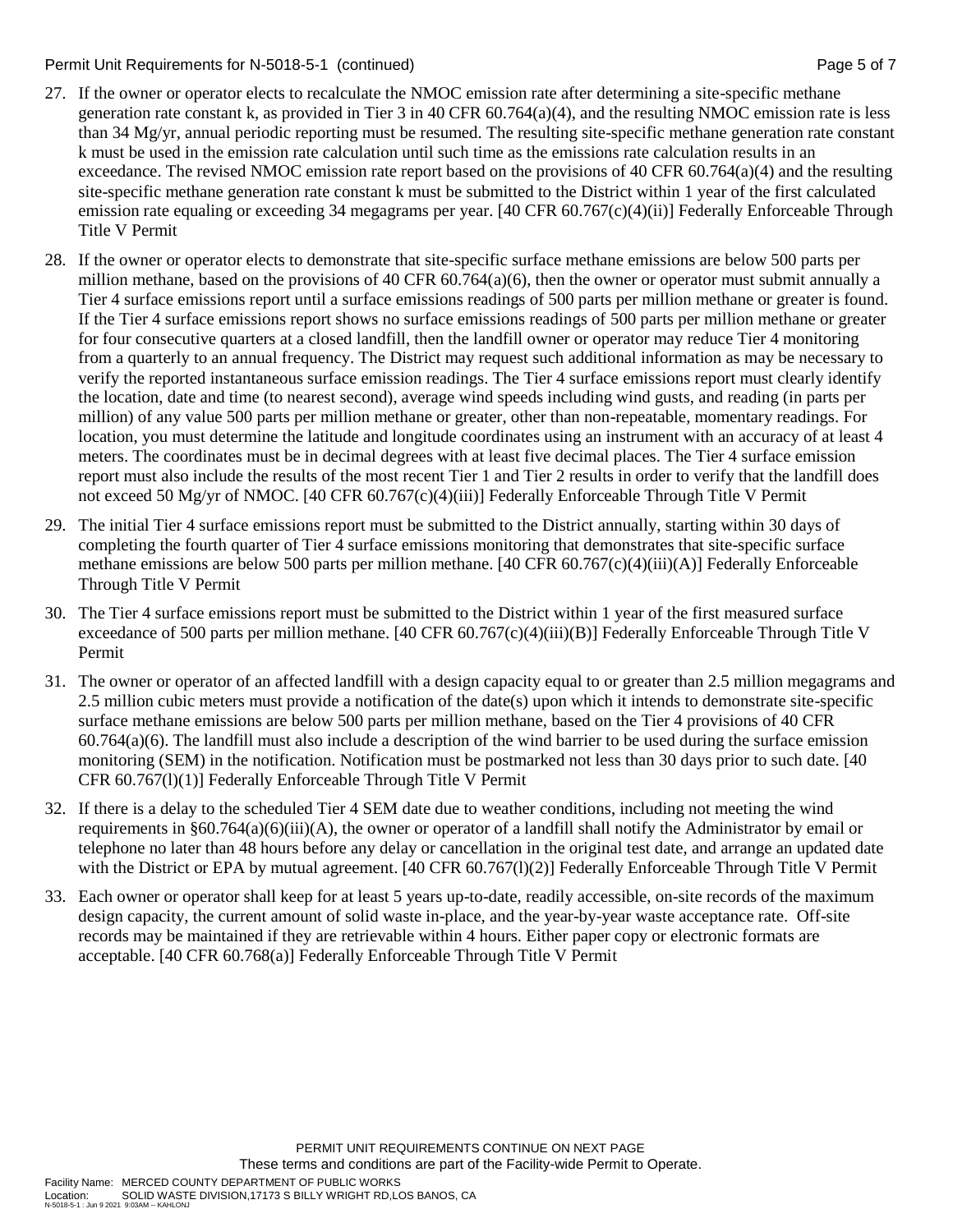### Permit Unit Requirements for N-5018-5-1 (continued) **Page 6 and 7** Page 6 of 7

- 34. Landfill owners or operators seeking to demonstrate that site-specific surface methane emissions are below 500 parts per million by conducting surface emission monitoring under the Tier 4 procedures specified in 40 CFR 60.764(a)(6) must keep for at least 5 years up-to-date, readily accessible records of all surface emissions monitoring and information related to monitoring instrument calibrations conducted according to sections 8 and 10 of Method 21 of appendix A of this part, including all of the following items: (1) Calibration records: (i) Date of calibration and initials of operator performing the calibration. (ii) Calibration gas cylinder identification, certification date, and certified concentration. (iii) Instrument scale(s) used. (iv) A description of any corrective action taken if the meter readout could not be adjusted to correspond to the calibration gas value. (v) If an owner or operator makes their own calibration gas, a description of the procedure used. (2) Digital photographs of the instrument setup, including the wind barrier. The photographs must be time and date-stamped and taken at the first sampling location prior to sampling and at the last sampling location after sampling at the end of each sampling day, for the duration of the Tier 4 monitoring demonstration. (3) Timestamp of each surface scan reading: (i) Timestamp should be detailed to the nearest second, based on when the sample collection begins. (ii) A log for the length of time each sample was taken using a stopwatch (e.g., the time the probe was held over the area). (4) Location of each surface scan reading. The owner or operator must determine the coordinates using an instrument with an accuracy of at least 4 meters. Coordinates must be in decimal degrees with at least five decimal places. (5) Monitored methane concentration (parts per million) of each reading. (6) Background methane concentration (parts per million) after each instrument calibration test. (7) Adjusted methane concentration using most recent calibration (parts per million). (8) For readings taken at each surface penetration, the unique identification location label matching the label specified in paragraph (d) of this section; and (9) Records of the operating hours of the gas collection system for each destruction device. [40 CFR 60.768(g)] Federally Enforceable Through Title V Permit
- 35. Permittee shall recalculate the landfill gas heat input capacity annually until the landfill submits a closure notification report. [17 CCR 95463]
- 36. Permittee shall keep records of the annual solid waste acceptance rate and the current amount of waste-in-place. [17 CCR 95470]
- 37. Permittee shall keep records of delays encountered during repair of surface emission leaks. Documentation of delays shall be submitted with the annual report. [17 CCR 95468]
- 38. Permittee shall identify areas which are dangerous and unable to be inspected. Areas shall be clearly identified on a map of the facility. A copy of the map shall be kept onsite as well as submitted with the annual report. [17 CCR 95468]
- 39. Permittee shall conduct monitoring of the landfill surface within 3 inches of the surface. The facility may monitor surface emissions with the probe tip at the height of the vegetation if there is vegetation and it is impractical to monitor at 3 inches from the landfill surface. [17 CCR 95468]
- 40. Permittee shall terminate surface emission testing when the measured average wind speed is over 10 mph or the instantaneous wind speed is over 20 mph. [17 CCR 95468, 17 CCR 95471]
- 41. Permittee shall only conduct surface emission testing when precipitation has met the following requirements. It has been 24 hours since measured precipitation of 0.01 to 0.15 inches. It has been 48 hours since measured precipitation of 0.16 to 0.24 inches. It has been 72 hours since measured precipitation of 0.25 or more inches. [17 CCR 95468]
- 42. Instantaneous landfill surface emissions measurements shall be done annually. [17 CCR 95468]
- 43. Instantaneous landfill surface methane emissions shall not exceed 500 ppmv as methane. [17 CCR 95465]
- 44. Permittee shall submit the following reports as required in section 95470(b): Closure notification, Waste in place report and Landfill gas heat input capacity report. All reports must be accompanied by a certification of truth, accuracy, and completeness signed by a responsible official. [17 CCR 95470]
- 45. Permittee may comply with the CARB regulation for landfill methane control measures by using approved alternative compliance options. The permittee shall obtain written District approval for the use of any alternative compliance options not specifically approved by this permit. Changes to the approved alternate compliance options must be made and approved in writing. Documentation of approved alternative compliance options shall be available for inspection upon request. [17 CCR 95468]

These terms and conditions are part of the Facility-wide Permit to Operate.